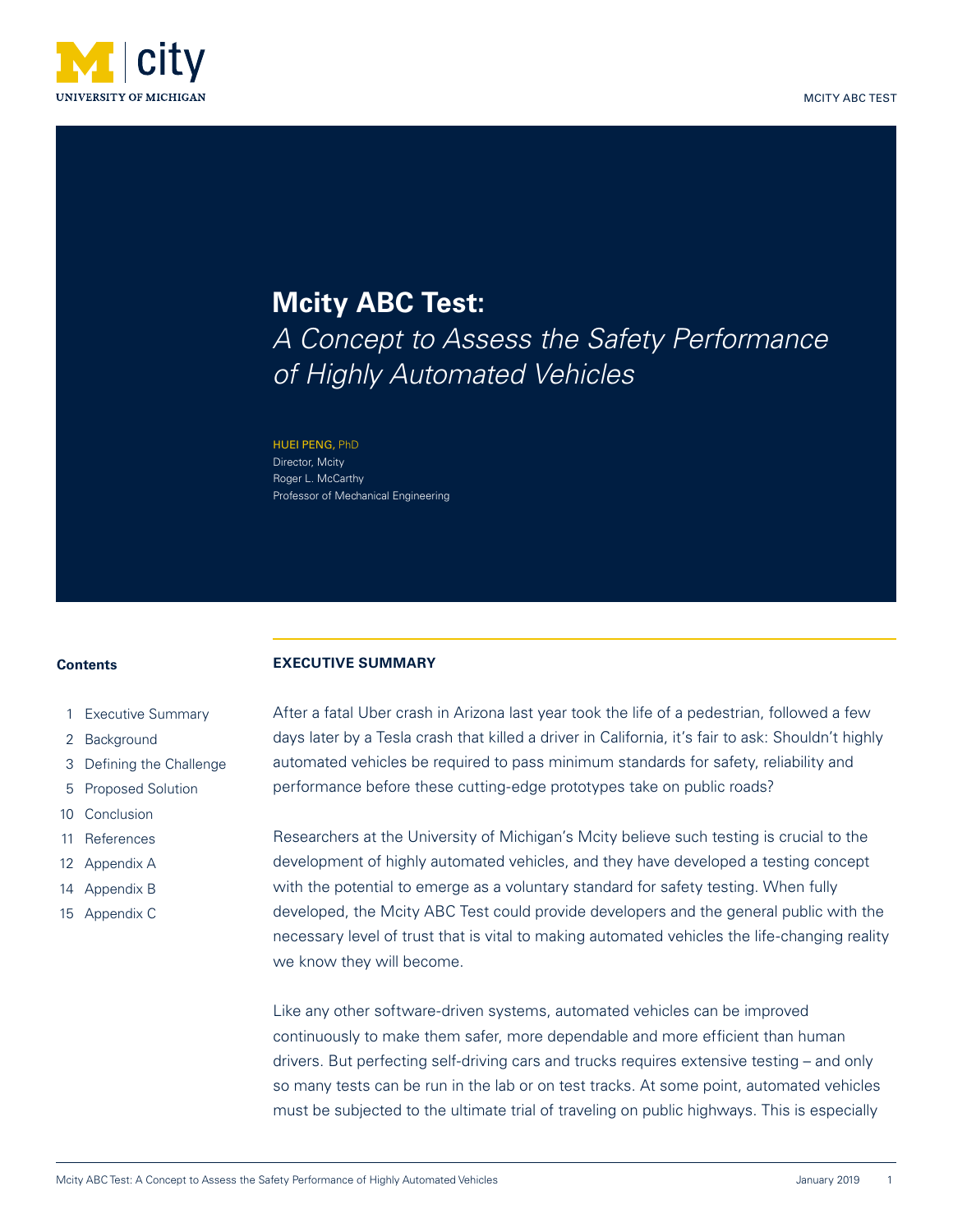<span id="page-1-0"></span>

true in the first phase of automated vehicle deployment, when self-driving cars and trucks will interact primarily with human-piloted traffic instead of other automated vehicles.

This is why Mcity is developing a test-track-based procedure that promises complete and comprehensive testing of autonomous vehicles. Mcity researchers call this protocol the "Mcity ABC Test," a highly promising three-part procedure that includes:

- Accelerated evaluation covering the driving scenarios responsible for the most common motor vehicle crashes
- Behavior competence testing to ensure the automated vehicles demonstrate they can handle the majority of driving scenarios; and
- Corner cases, or test situations that push the limits of these highly advanced automated vehicles.

# **BACKGROUND**

# **The big stumbling block: Lack of trust**

Automated vehicle technologies continue to be developed at an astonishing pace. Despite the many, many advances that are taking place, public opinion about automated vehicles plummeted in the aftermath of the fatal crashes involving a Level-4 Uber prototype vehicle and a Level-2 "Autopilot" Tesla vehicle.

The Uber crash of March 18, 2018, was the first fatal crash involving a Level-4 automated vehicle prototype. Two things in the preliminary report of the National Transportation Safety Board (NTSB) [1] stood out: First, that the automated emergency braking system – a "lower-level intelligence" feature available on the test vehicle – was disabled; and, second, that the on-board sensors successfully detected the doomed pedestrian six seconds before the woman was hit and killed, but the car's perception algorithm struggled to identify her. At first, 49-year-old Elaine Herzberg was classified as an unknown object, then as a vehicle and finally as a bicycle. Finally, 1.3 seconds before Ms. Herzberg was hit, the vehicle system decided to brake, too late to avoid tragedy. Investigators later determined that the car's safety operator was watching videos on a smartphone a few seconds before the accident.

Statistically, human errors are a contributing factor in 94 percent of the approximately 100 fatal crashes that happen every day in the United States. But only the Uber crash captured media attention that day last March.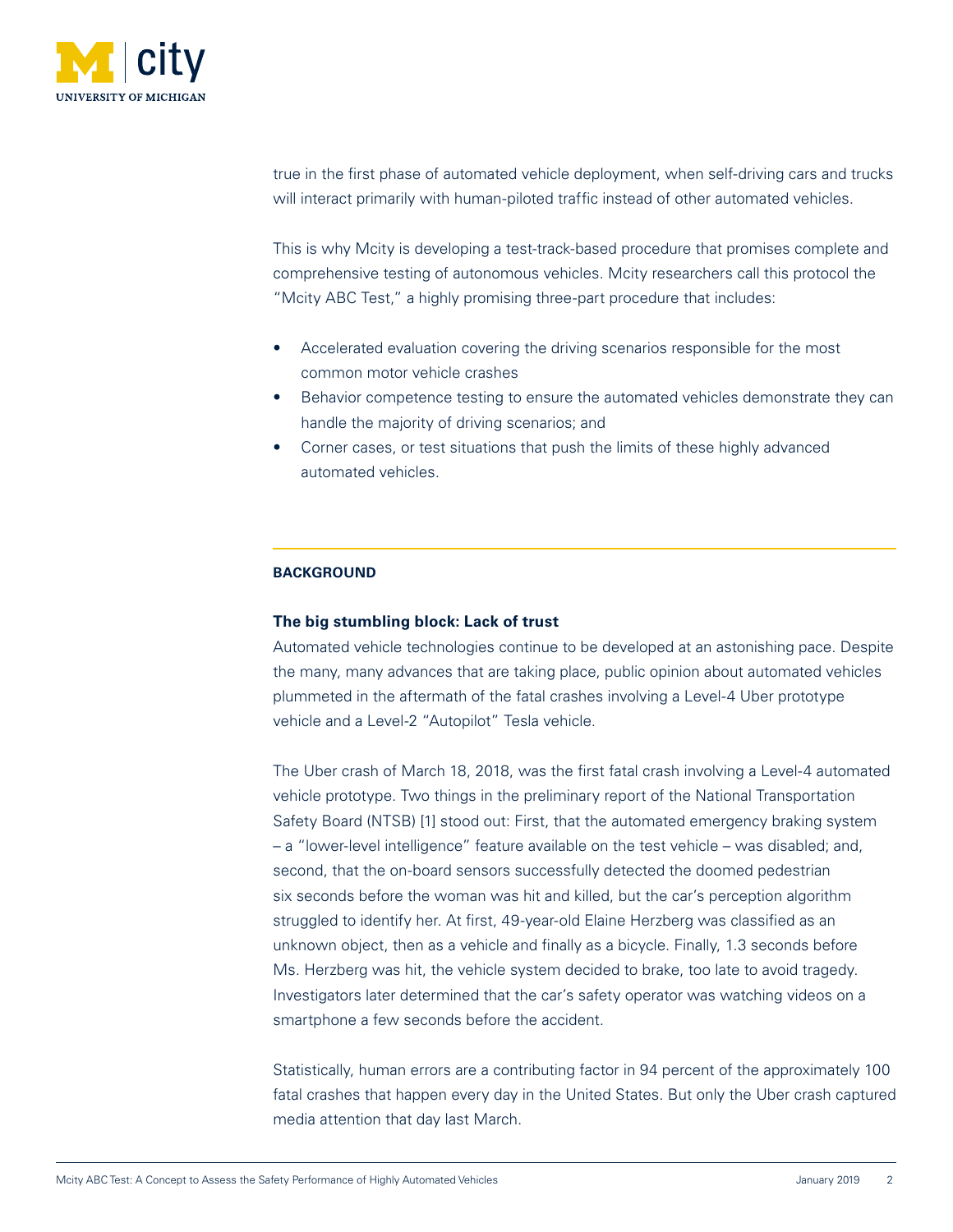<span id="page-2-0"></span>

The fatal Tesla crash just five days later was very different. The Tesla Autopilot system involved in that accident was a Level-2 automated driving function, where the human driver is supposed to pay attention all the time. Unfortunately, naming the Tesla system "Autopilot" misleads many drivers into believing the system is more capable than it really is. The preliminary NTSB report for this crash [2] found that the vehicle did provide visual and auditory alerts but that the hands of the driver weren't always on the steering wheel. Despite the lack of driver attention, the Tesla system didn't shut down.

In addition, Tesla designers didn't geo-fence the operation of the car's Autopilot function, unlike others. General Motors Co'.s SuperCruise system, as an example, is not available outside a geo-fenced area. Finally, the Tesla system was performing only a low-level "lane following" function instead of being integrated with the vehicle's navigation function. As a result, the car didn't go into either the left or the right lane, and instead headed directly into the crash attenuator of the concrete barrier that divided the lanes of traffic.

When not one but two automated vehicles each kill someone there naturally is a lot of media coverage, an NTSB investigation and analysis by researchers. Both of these fatal crashes were tragic and historical and rocked the development practices for highly automated vehicles. These fatal accidents also spiked the general public's doubt about the safety and maturity of self-driving cars and trucks. Several recent surveys [3][4] found that half of respondents said they don't trust driverless cars. A JD Power survey [5] found that 40 percent of those surveyed said they "would not ride in an (automated vehicle) regardless of what progress is made." This understandable lack of trust toward automated vehicles presents a major problem for the development and deployment of these vehicles.

# **DEFINING THE CHALLENGE**

# **How to regain trust?**

Mcity researchers believe highly automated vehicles can have a major role in providing safe, convenient, efficient and sustainable transportation in several forms. Looking back at the doubts that surrounded the Wright Bros.' "flying machine" more than 100 years ago, we see the same skepticism pointed at automated vehicles now. History demonstrates that trust isn't given – it's earned over time. Accordingly, automated vehicles must be developed in a responsible way to gain the trust necessary to fully realize their potential as a life-saving, life-changing technology for society. To win that trust, Mcity researchers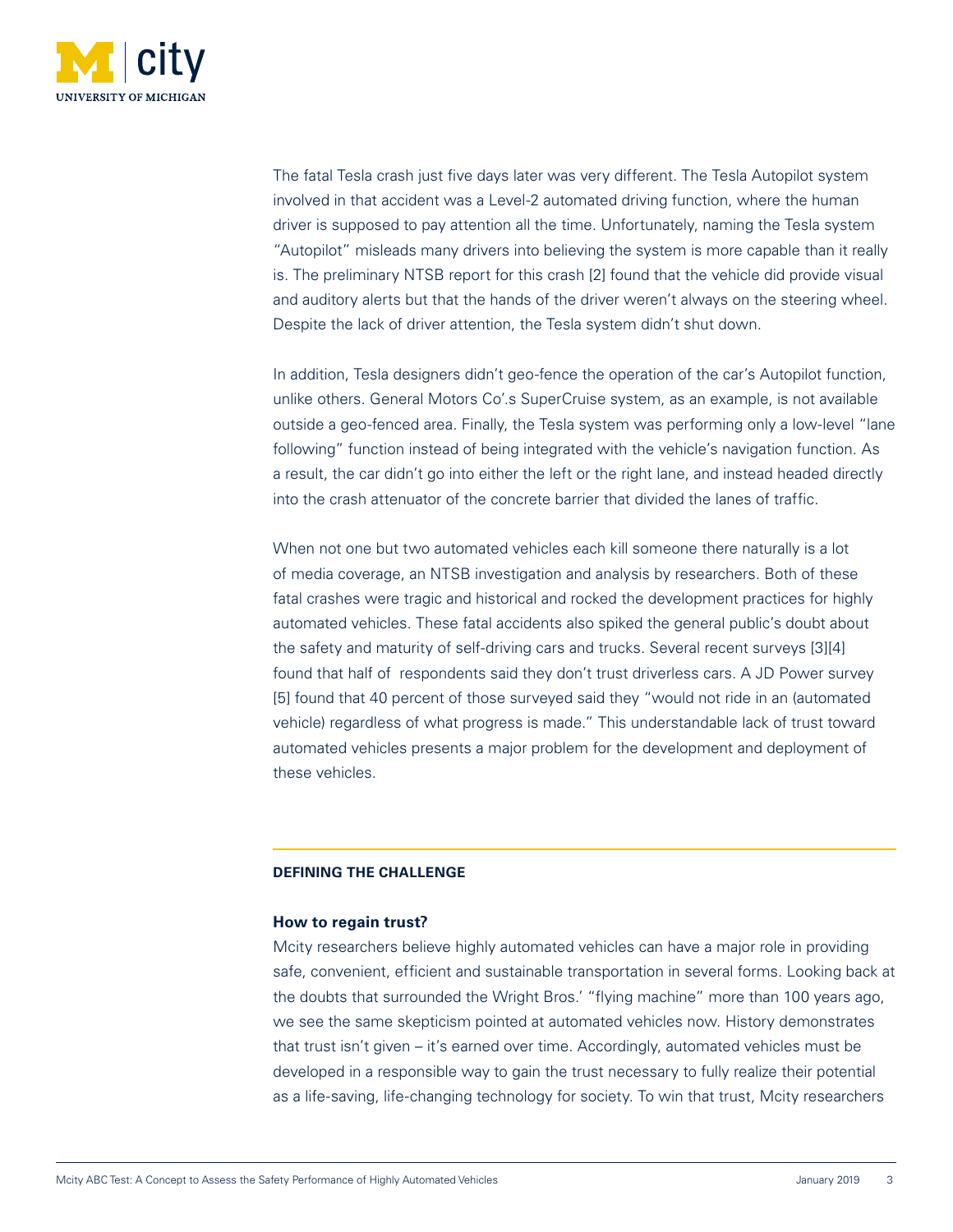

recommend that automated vehicle developers do two things.

## **FIRST: Communicate and follow a clearly defined operational design domain**

The vision of "anytime, anywhere, any weather, any speed, by anyone" automated vehicles that has been promoted to the public is greatly at odds with the limited operational design domain being pursued by vehicle developers. Many of the Level-4 vehicles on the road today operate at low speed (for example, 12 mph for the Mcity driverless shuttles, 25 mph for May Mobility vehicles in Detroit). They operate in geofenced areas that are carefully selected, instrumented, pre-mapped and tested. These vehicles cease their operations in bad weather, are professionally maintained and always have a safety conductor on board.

Most automated vehicle developers and operators know and strictly follow the operational design domain concept – but this concept isn't being clearly communicated to the news media and the public. Statements from some companies claiming things such as, "Our Level-5 autonomous driving feature is just two years away," are counter-productive and a major factor creating doubt and mistrust around highly automated vehicles. Mcity researchers believe that in the next few decades, automated vehicles will have limited deployment, as they do now, remaining at Level-4 technology. Level-5 automation is a long-term opportunity.

Another benefit of using a clearly stated, responsible design domain is that the development teams can work within well-defined and bounded development and validation targets that reflect a realistic engineering challenge.

At this point, we must address why we at Mcity believe that "proving an automated vehicle 100 percent safe" is an impossible task. While some consumer surveys have offered that as a realistic choice, and many survey respondents selected that as their top choice, if "no crashes" is what people mean by being 100 percent safe, meeting that standard will be impossible. A crash can be primarily caused by the action of another road user, which is beyond the control of the vehicle. But that doesn't mean developers can't and shouldn't design tests where automated vehicles respond to bad and aggressive moves from others.

#### **SECOND: Develop and follow comprehensive and carefully-designed safety tests**

Before 2018, no highly automated vehicles were offered on the market. Instead, the HAVs running on public roads were maintained and operated under pilot programs by Waymo, Uber, Cruise Automation, Argo.ai and others. The U.S. Dept. of Transportation decided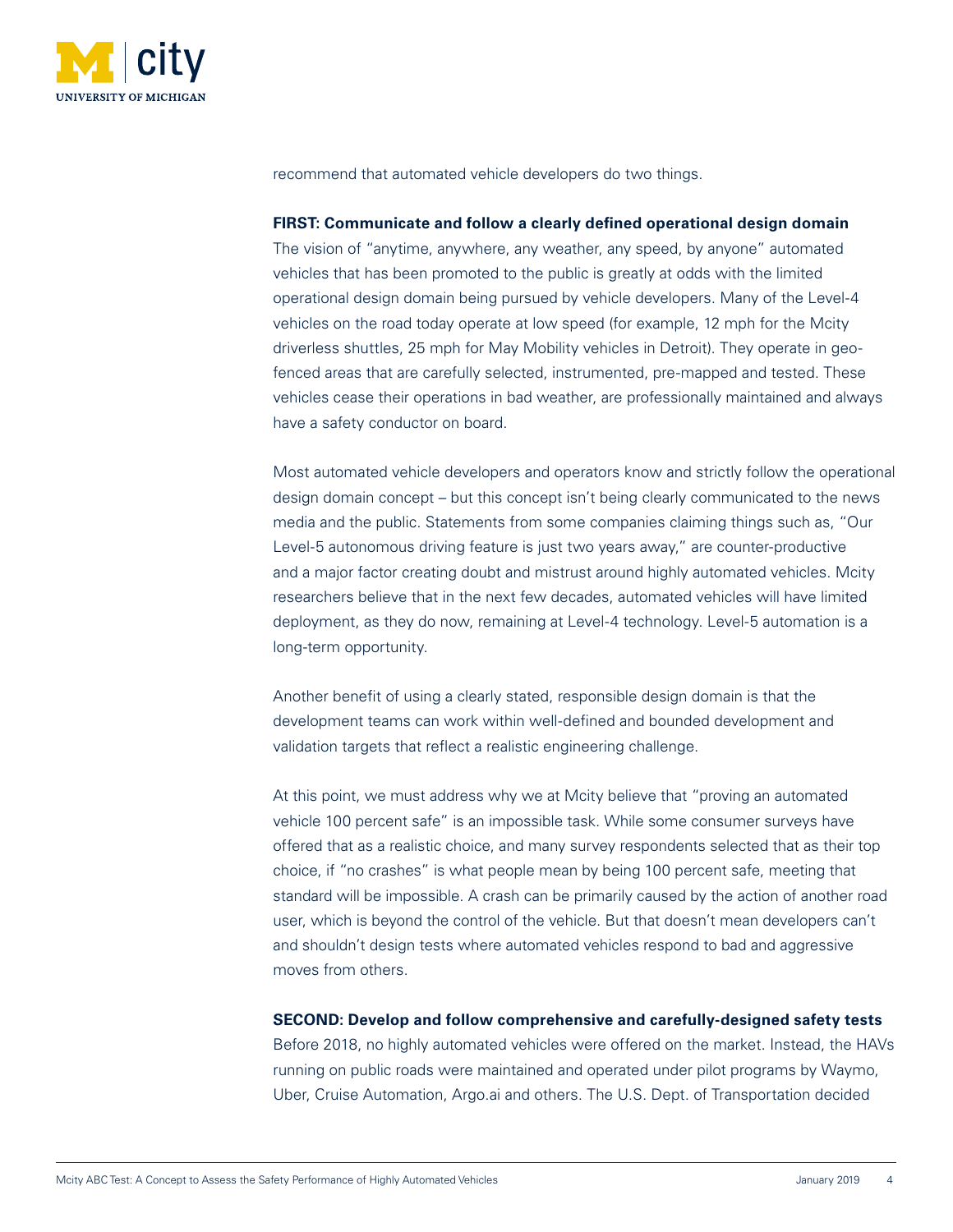<span id="page-4-0"></span>

against imposing rules and regulations too soon, but published voluntary guidance in 2016 and 2017. In the 2018 "Automated Vehicle 3.0" document [6], the department mentioned that "performance-based safety standards" may be developed for future vehicles. Less than one week later, the National Highway Traffic Safety Administration (NHTSA) announced an advance notice of proposed rulemaking[7] for a pilot research program for Level-4 and Level-5 vehicles that also mentioned "future performance-based standards and testing to ensure safety." This implies that some form of minimum-performance safety testing will be required before these vehicles are included in the public roads pilot program– similar to requiring human driver's pass the test for a license. We think this is an excellent idea to balance public safety while leaving room for innovation.

What would an independent minimum-performance safety test look like? This is the main question we aim to answer with the Mcity ABC Test.

## **PROPOSED SOLUTION**

# **Goal and design attributes of the proposed Mcity ABC Test process**

The Mcity ABC Test is our concept of an independent safety assessment for highly automated vehicles. The ABC test uses a closed test-course process before automated vehicles could be deployed on public roads.

# **Goal**

The primary goal of the Mcity ABC Test is to assess the safety performance of highly automated vehicles. It's important for these vehicles to demonstrate "roadmanship" [8]. That means displaying behaviors that are similar to those of human drivers, being neither too aggressive nor too conservative compared with other drivers, but also showing a level of assertiveness in congested driving conditions so that the vehicle doesn't take forever to get somewhere. However, roadmanship is a vaguely described concept and is secondary to requiring a vehicle to demonstrate safe behaviors. The primary goal and first metric for HAV testing should be safety. "Roadmanship" metrics need time to be better defined and can be added in future tests.

# **Design features: Test-track based, comprehensive scenarios, random but fair, difficult miles**

The Mcity ABC Test is test-track based and doesn't involve numerical simulations. Developers use different simulation software packages that often aren't interchangeable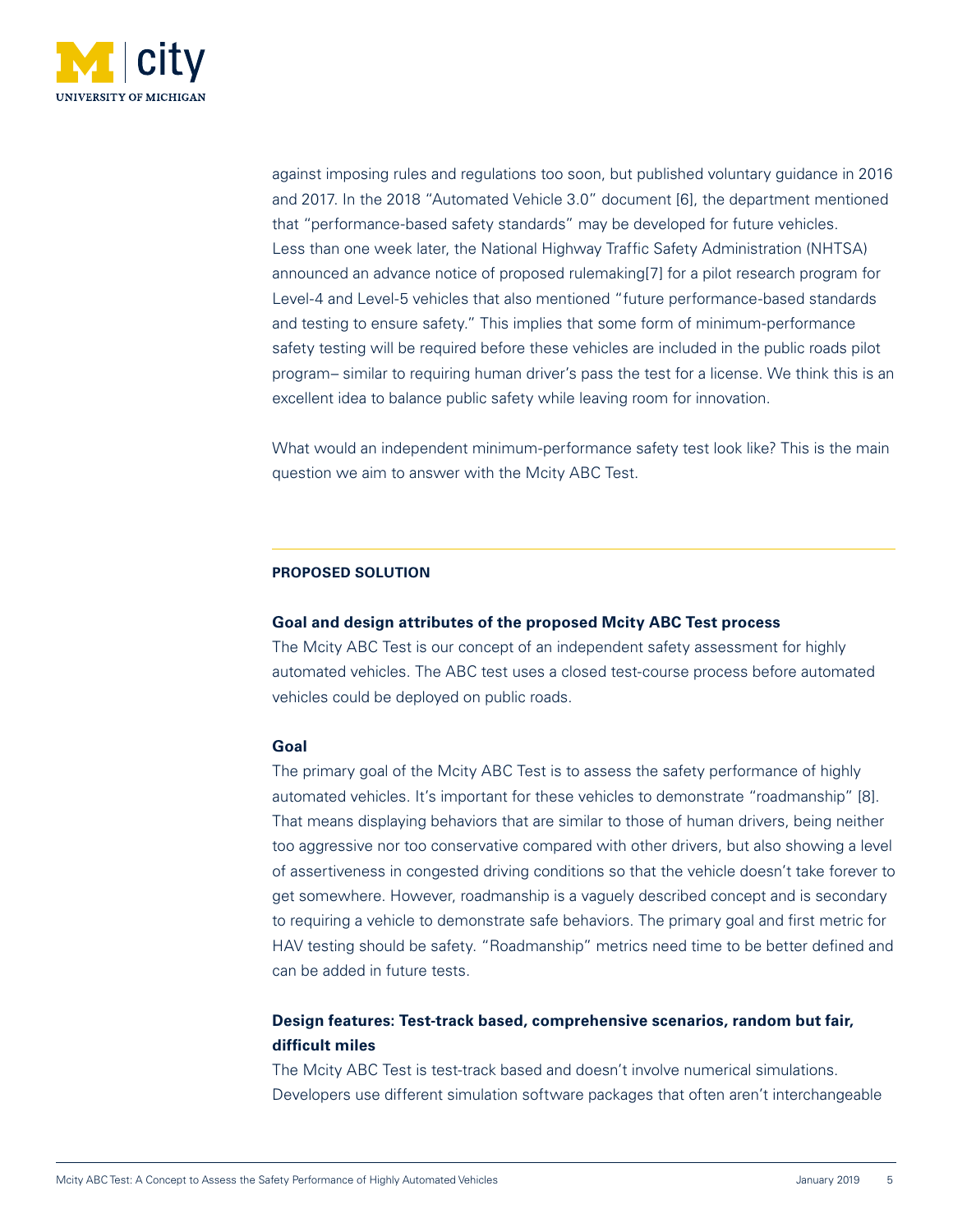

or compatible, which makes it difficult for a third-party validation process to incorporate. In addition, the software used in these systems are important intellectual properties that are carefully guarded by companies.

Testing for highly automated vehicles also needs to be comprehensive. In the past, Advanced Driver Assistant Systems, including features such as Automated Emergency Braking, Adaptive Cruise Control and Lane Keeping Systems, have been evaluated using processes from several organizations, such as the Insurance Institute for Highway Safety (IIHS) [9], European New Car Assessment Programme (Euro NCAP) [10]-[12] and the Japanese New Car Assessment Program (JNCAP) [13]. The tests were selected based on the design domains of these automated vehicle functions.

For example, automated braking commonly is tested under three scenarios: stationary obstacle (parked car); lead vehicle driving at a slower constant speed; and lead vehicle decelerating. These scenarios are an effort to assess the performance of the braking function by sampling a number of cases within the envisioned operational design domain. That won't work with highly automated vehicles, where a human driver isn't always present, or if present, may be distracted. To effectively judge these more advanced vehicles the test cases must include many more scenarios, such as lane changes, left turns and other commonly experienced daily driving situations that can result in major vehicle crashes.

Another example is the test approach taken to evaluate driver assistance systems. Not only are the test scenarios pre-defined, such as cut-in, cut out and front vehicle decelerating, but the exact parameters, such as vehicle speed and deceleration rate, also are predefined. These kinds of well-defined deterministic tests come with a major drawback: vehicle developers can focus on tuning their systems to pass the tests but the results can indicate very little about the vehicle's safety performance under different parameters.

This is not a problem if structural damage and passenger injuries continue to increase with the relative speed of the crash. But the complex nature of highly automated vehicle control systems can cause HAVs to respond in many ways to the combined effect of sensor fusion, perception algorithm, computation load, and other factors. It's not clear which scenarios are simple and unchanging and which ones are complex and variable. Because highly automated vehicles are designed to run with no human driver as a backup, these vehicles simply must be tested with a more comprehensive approach. The exact test parameters shouldn't be pre-defined, and instead must be randomly selected within defined limits.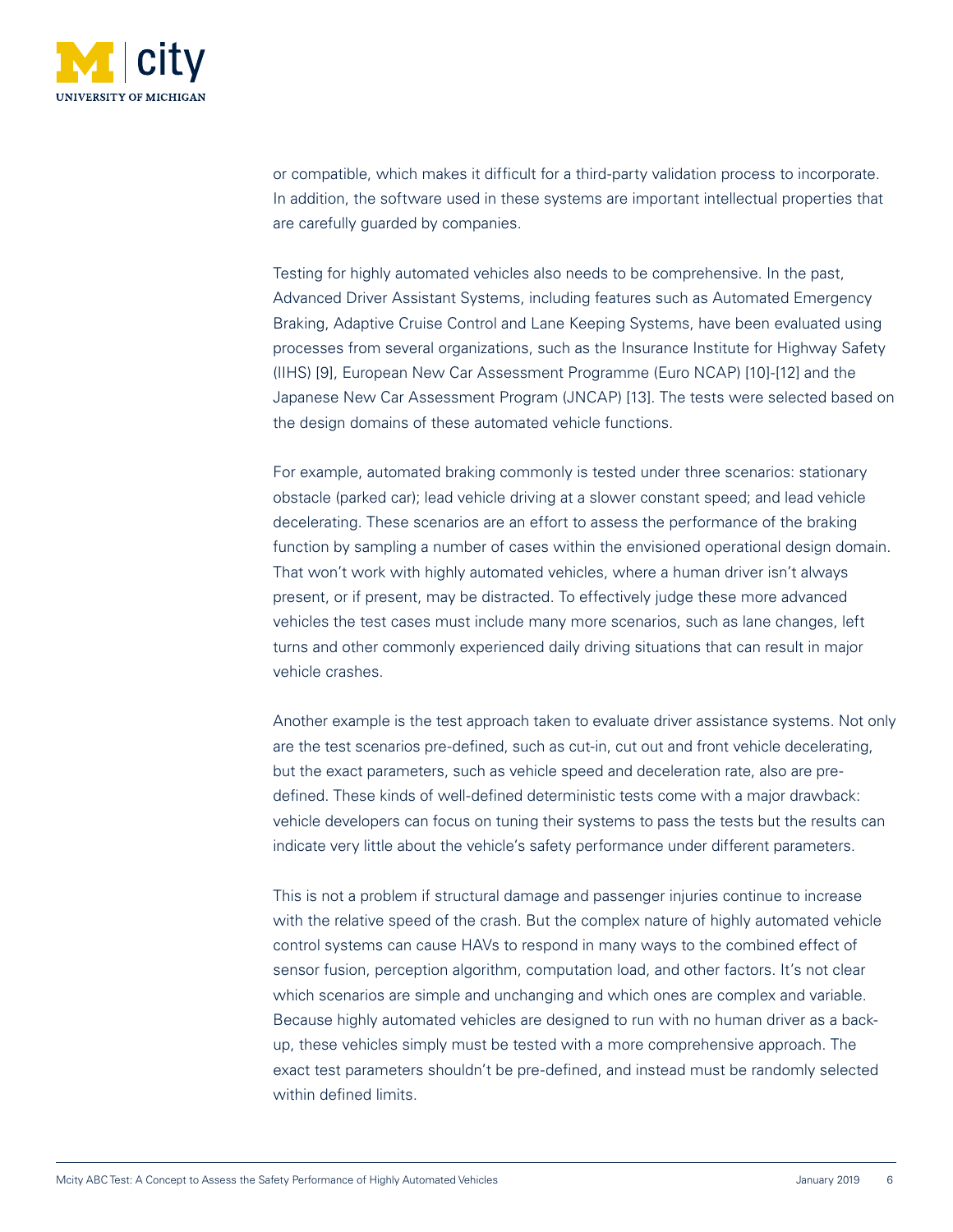

When test cases are randomly selected, it's important to ensure that the overall test for different vehicles have the same controlled levels of difficulty. Imagine that all HAVs receive 30 test cases for a particular test scenario — vehicle cut-ins. The HAV is driving at a required speed, when a vehicle driving at a slower speed cuts in from an adjacent lane, at controlled parameters — relative speed, time-to-collision, etc. The difficulty level of cases depend on the parameters and can be categorized as 5-point questions, 4-point questions and so on. The final score of an HAV under testing can be computed from the number of test cases passed. It is important that all HAVs under test receive the same number of 5-point questions, 4-point questions, etc., to ensure the tests involve random situations and factors while remaining valid and fair.

The final factor needed in a comprehensive safety test for highly automated vehicles would be "difficult miles." Many vehicle developers track the number of miles accumulated by a vehicle on public roads as a primary metric. In addition, the frequency of human operator intervention is used as a primary metric for safety. At Mcity, we think both of these metrics are fine but that they can both easily be manipulated.

The 2018 self-driving safety report filed by GM [14] noted that the number of scenarios, such as left-turns, lanes blocked by construction and more, that occurred in the San Francisco area vs. occurrences in the Phoenix area can differ by a factor of 40, on a permile basis. Test vehicles deployed in cities with easy miles may accumulate miles faster and demonstrate a lower number of human interventions, but the amount of learning produced would be less significant. Safety assessments on a test-track shouldn't waste time on easy miles, because those tests need to be concluded quickly, in weeks, not years, and should focus on difficult miles.

# **The Three pillars of the Mcity ABC Test**

The proposed Mcity ABC test consists of three parts: Accelerated evaluation, Behavior competence and Corner cases. Taken together, they are random, valid, fair and comprehensive.

# **Accelerated Evaluation**

In daily driving, there are three common scenarios: car following, lane change and left turns. Seven of the top 10 crash situations identified by the National Highway Transportation Safety Administration (NHTSA) involve these three scenarios so they need to be highlighted in testing (see Figure 1.) The accelerated evaluation process being developed by Mcity is based on the importance sampling concept, a methodology used in financial institute stress tests, communication systems failure and other applications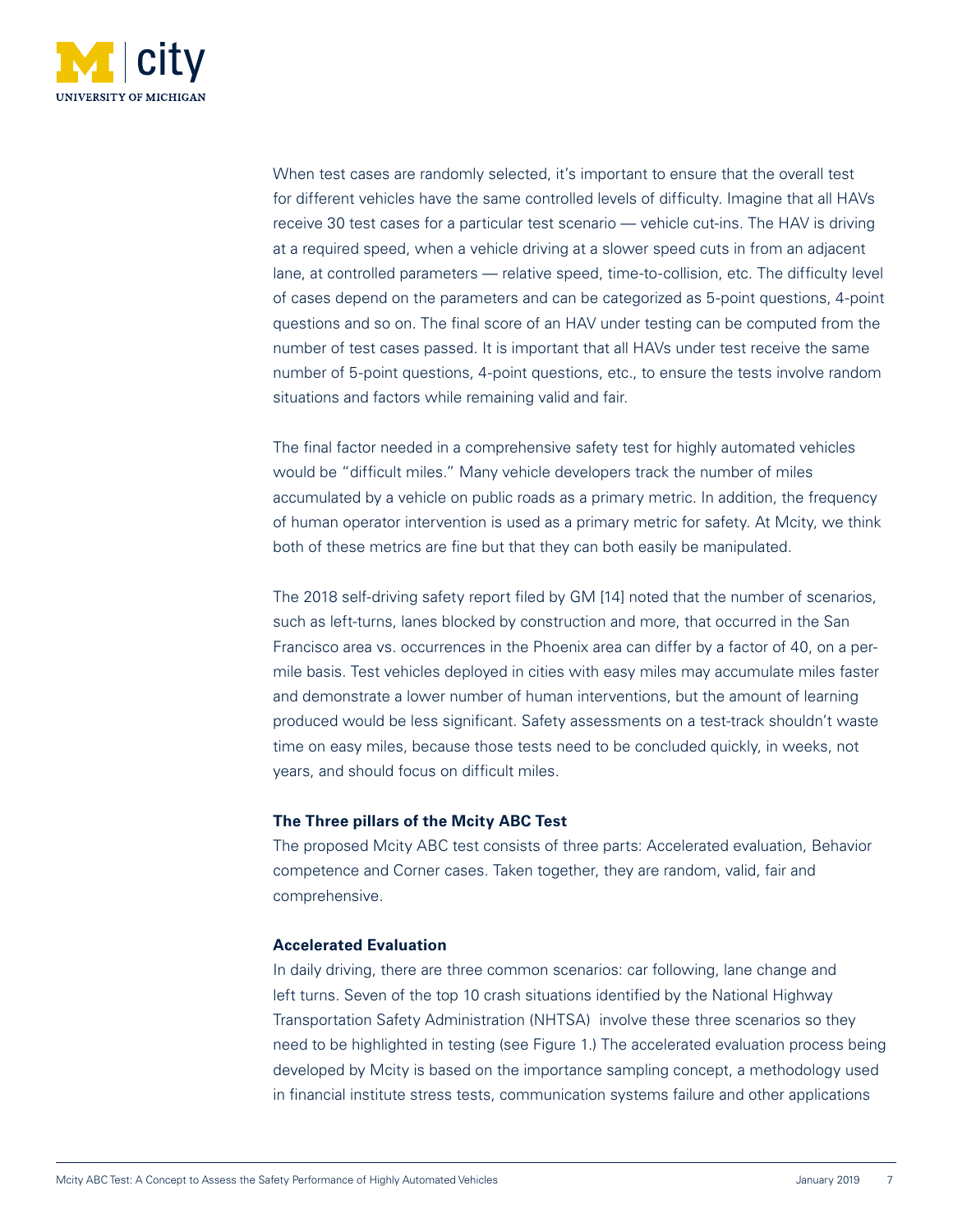

with rare failures. This methodology was first applied to ADAS testing at the University of Michigan [15][16].

In this process, the first step is to collect naturalistic driving data that reflects what the test vehicles will face on public roads in normal conditions. The behavior of the human drivers are then "skewed" (based on importance sampling) to boost aggressive/risky behaviors and focus on difficult miles. This process is possible because the U-M and, in particular, the U-M Transportation Research Institute, has 20 years of experience leading field operational tests and collected tens of millions of miles of naturalistic driving data.

| No    | <b>Pre-Crash Scenario</b>      | <b>Group</b>       | Cost  |
|-------|--------------------------------|--------------------|-------|
|       | SCP @ non signal               | Junction Crossing  | 20.4% |
|       | LTAP/OD                        | <b>LTAP/OD</b>     | 15.1% |
|       | Rear-end/LVS                   | Rear-End           | 14.8% |
|       | Opposite direction/no maneuver | Opposite Direction | 14.7% |
|       | Rear-end/LVD                   | Rear-End           | 6.1%  |
| 6     | Rear-end/LVM                   | Rear-End           | 5.1%  |
|       | Changing lanes/same direction  | Lane Change        | 4.2%  |
| 8     | Turning/same direction         | Lane Change        | 3.1%  |
| 9     | Opposite direction/maneuver    | Opposite Direction | 1.7%  |
|       | 10 Drifting/same direction     | Lane Change        | 1.7%  |
| Total |                                |                    | 86.9% |

*Figure 1. Three common driving scenarios that correspond to seven of the top ten vehicle-to-vehicle priority light-vehicle pre-crash scenarios [19]*

# **Behavior competence**

In the behavior competence testing, vehicles are put through a set of comprehensive scenarios to demonstrate their safety performance. Several sets of scenarios have been developed [20], [21], including a list from Waymo. [22]. Mcity researchers from both the U-M and the Mcity Leadership Circle companies reviewed these existing sets of scenarios, together with literature from Torc robotics [23], Voyage [24], China Ministry of Industry and Information Technology [25], Beijing [26], Shanghai [27], Guangzhou [28], and compiled a list of 50 scenarios.

Another factor to be considered is weather and lighting conditions under which the tests are conducted. If the design domain of a specific vehicle calls for safe operations under low-light conditions and on rainy days, then the tests should be conducted under those conditions. While testing under low-light conditions requires simply waiting for the sun to set, none of the test facilities now available can provide controlled weather and lighting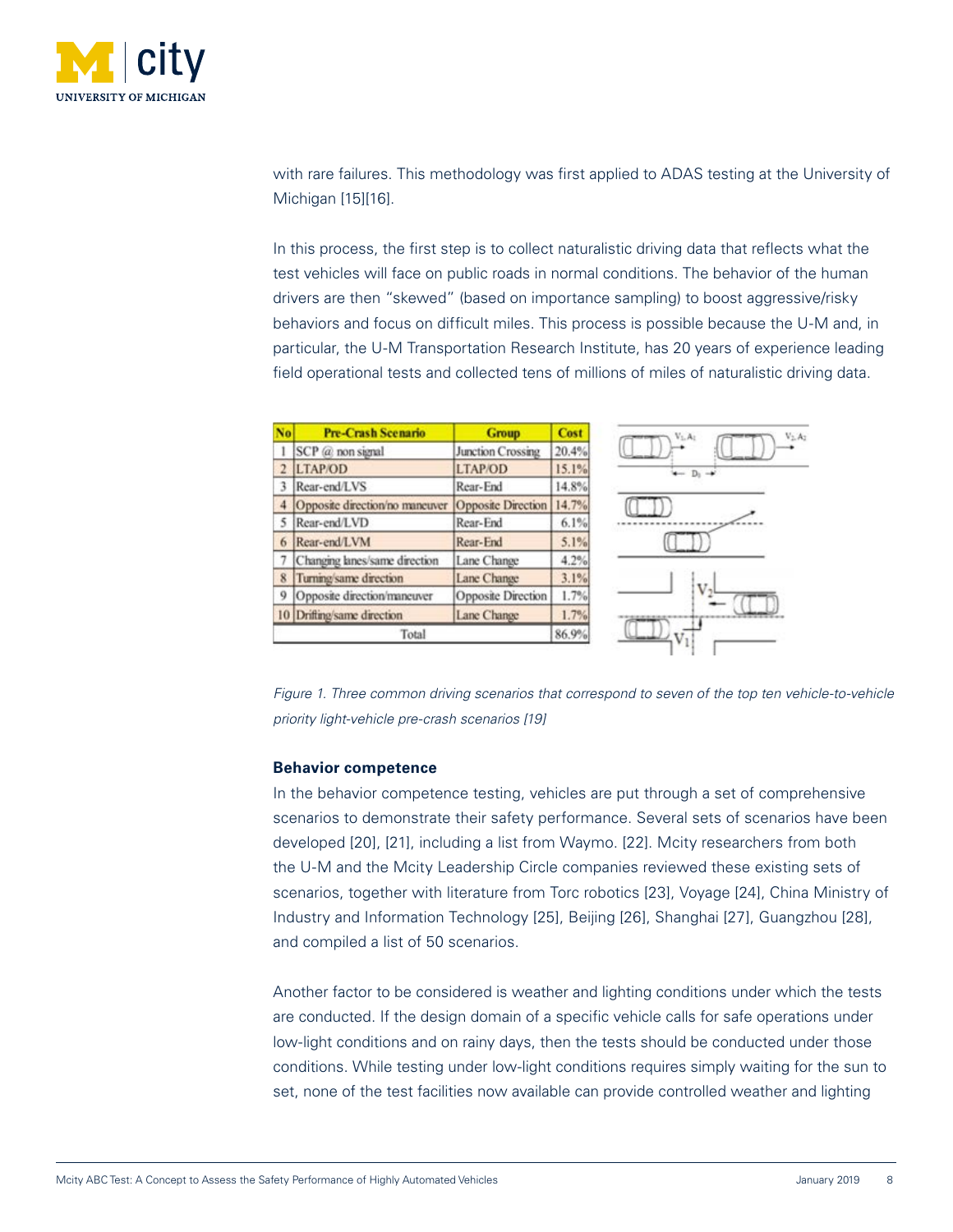

tests for a large number of driving scenarios. Should a test track be built to have controlled all-weather testing capability? While ideally this should be the case, it is cost prohibitive. Our suggestion is to test these scenarios under day-time and night-time, in combination with testing the perception system, such as cameras, radars and lidars in rain and snow. Based on that list of 50 scenarios, a shorter list of 35 scenarios was selected by the Mcity members that correspond to major motor vehicle crashes and meet the physical limitations of the Mcity Test Facility, as listed in Appendix B, with possible locations to conduct them at the Mcity Test Facility.

Finally, we also reviewed the 35 scenarios to find those that are appropriate for low-speed shuttles that navigate by largely following a GPS-defined path, with a focus on avoiding crashes in the small and confined track defined path area. We found that only 16 of the 35 scenarios were needed for low-speed shuttles like the NAVYA-built shuttles Mcity is operating on U-M's North Campus. These 16 scenarios are shown in Appendix C.

# **Corner Cases**

There is no official definition of corner cases, other than the fact most experts agree these cases should be deterministic and should be at the very edges of the operating domain design. A corner case, for example, would involve an automated vehicle traveling at its highest speed with the most obstructed view, and facing a pedestrian running at the highest speed and so on. Corner cases also can be designed to explore the known weakness of the sub-systems of the vehicle, such as asking a vehicle relying on cameras to recognize a black car on a dark night.

Few companies will share what they know about the most challenging cases for their technologies, however. The only list we know of is the Waymo Safety Report, which includes the following corner case scenarios: Flashing yellow arrow signals; wrong-way drivers; nimble cyclists' left turn in busy traffic; pedestrians and motorcycles "splitting the lane;" and joggers zig-zagging across the street. Some of these scenarios are beyond the capabilities of current testing systems. If they were to be conducted in a test track, then human test objects would need to be used, for example, which poses a major challenge in running such tests.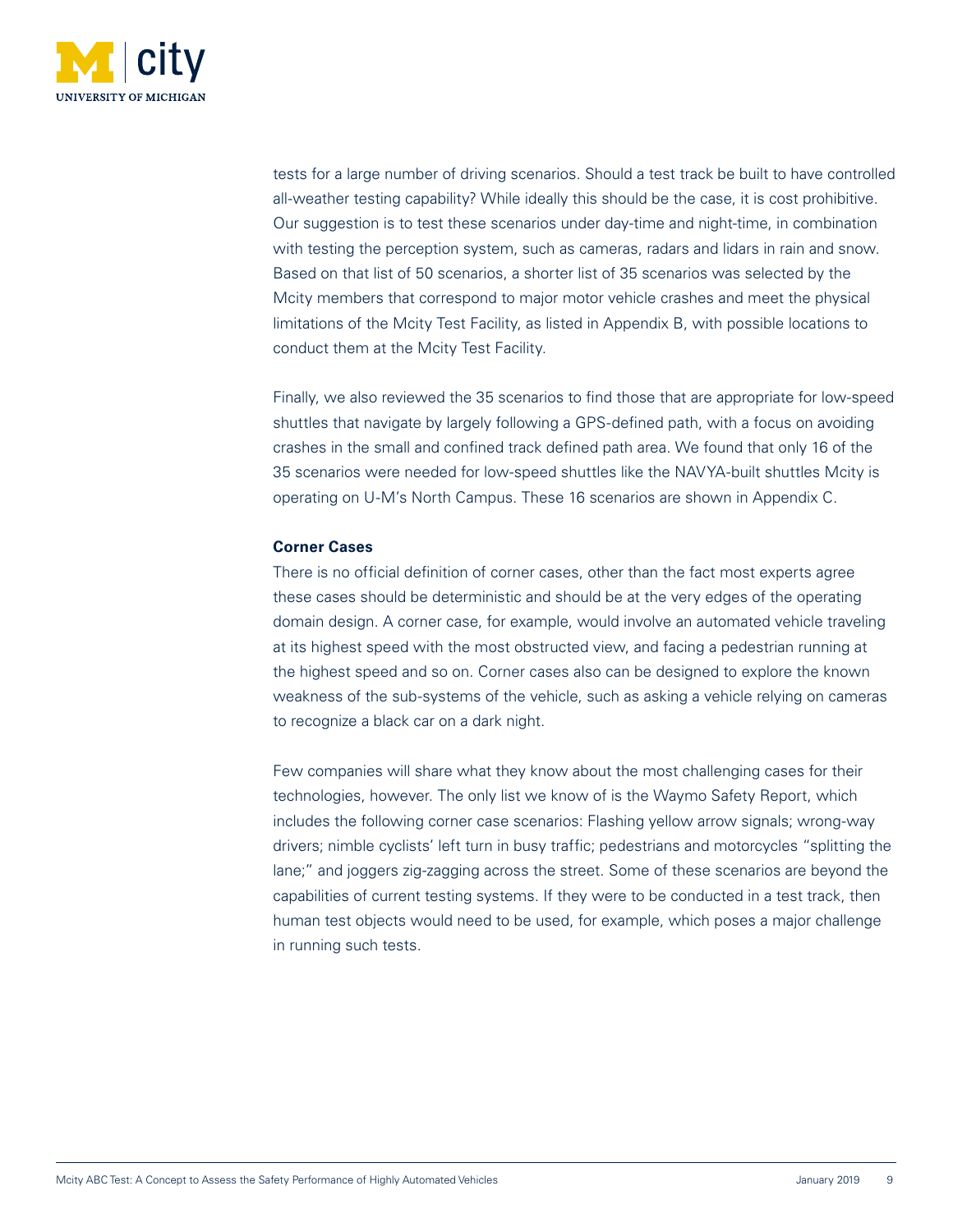<span id="page-9-0"></span>

#### **CONCLUSION**

#### **What's next?**

Mcity researchers are working on executing the Mcity ABC Test, starting with the 16 behavior competence scenarios for low-speed, path-following Level-4 vehicles, and the three accelerated evaluation behaviors. At the same time, Mcity will pursue funding support needed to prove the Mcity ABC Test concept.

Researchers are developing the ABC test concept using the Mcity Test Facility, U-M's controlled, real-world environment for testing connected and automated vehicles. The ABC test could be scaled for larger test facilities as well, such as the American Center for Mobility in Ypsilanti Township, Michigan. U-M is a founding partner of ACM.

#### *About Mcity*

*Mcity at the University of Michigan is leading the transition to connected and automated vehicles. Home to world-renowned researchers, a one-of-a-kind test facility, and on-road deployments, Mcity brings together industry, government, and academia to improve transportation safety, sustainability, and accessibility for the benefit of society.*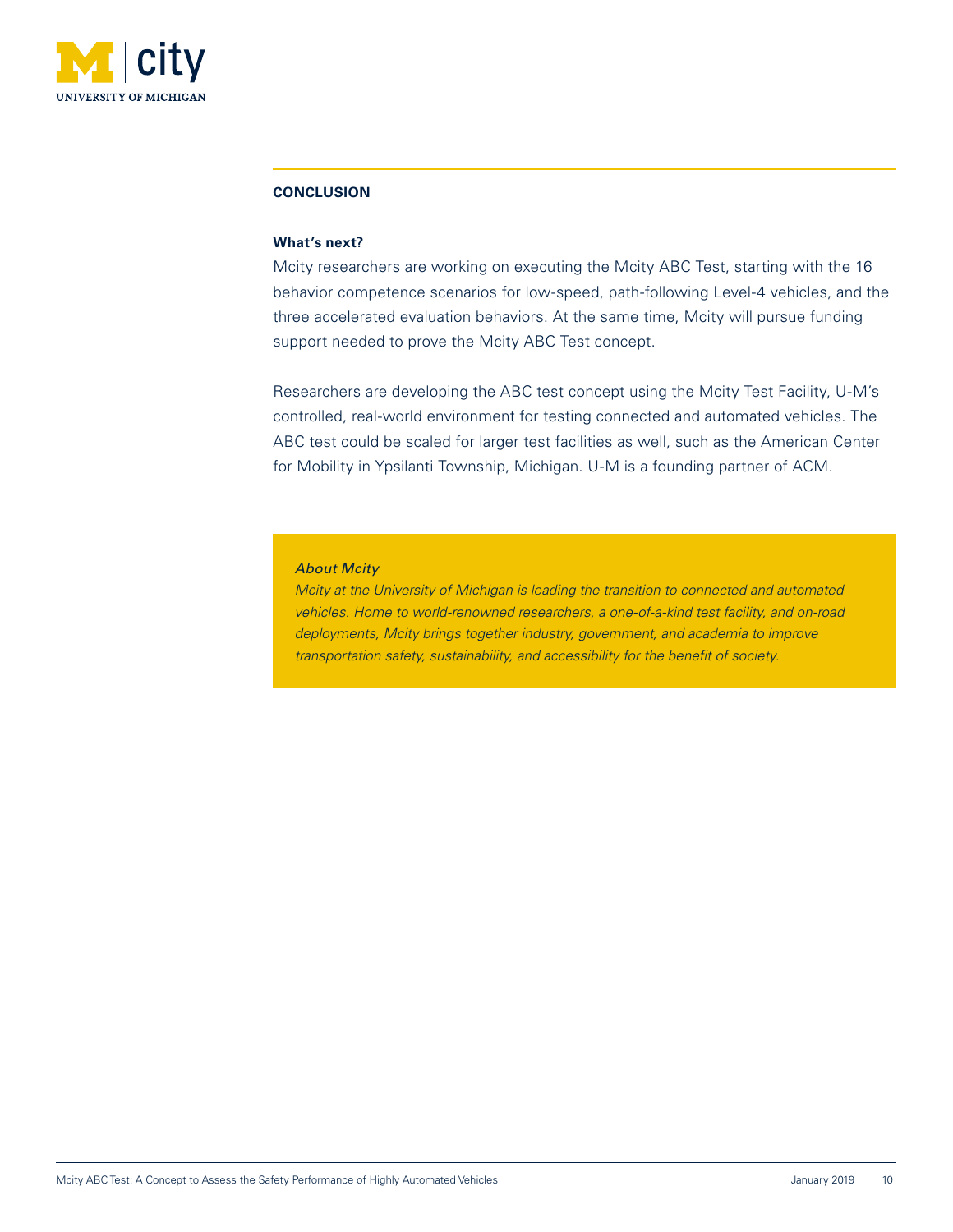<span id="page-10-0"></span>

### **REFERENCES**

- 1. <https://www.ntsb.gov/investigations/AccidentReports/Reports/HWY18MH010-prelim.pdf>
- 2. <https://ntsb.gov/investigations/AccidentReports/Reports/HWY18FH011-preliminary.pdf>
- 3. [https://www.bcg.com/publications/2016/automotive-public-sector-self-driving-vehicles-robo](https://www.bcg.com/publications/2016/automotive-public-sector-self-driving-vehicles-robo-taxis-urban-mobility-revolution.aspx)[taxis-urban-mobility-revolution.aspx](https://www.bcg.com/publications/2016/automotive-public-sector-self-driving-vehicles-robo-taxis-urban-mobility-revolution.aspx)
- 4. <https://www.statista.com/chart/13450/perceived-safety-of-self-driving-cars/>
- 5. [https://www.namic.org/pdf/18memberadvisory/181008\\_Automated\\_Vehicles\\_JD\\_Power\\_](https://www.namic.org/pdf/18memberadvisory/181008_Automated_Vehicles_JD_Power_NAMIC_Questionnaire.pdf) [NAMIC\\_Questionnaire.pdf](https://www.namic.org/pdf/18memberadvisory/181008_Automated_Vehicles_JD_Power_NAMIC_Questionnaire.pdf)
- 6. [https://www.transportation.gov/sites/dot.gov/files/docs/policy-initiatives/automated](https://www.transportation.gov/sites/dot.gov/files/docs/policy-initiatives/automated-vehicles/320711/preparing-future-transportation-automated-vehicle-30.pdf)[vehicles/320711/preparing-future-transportation-automated-vehicle-30.pdf](https://www.transportation.gov/sites/dot.gov/files/docs/policy-initiatives/automated-vehicles/320711/preparing-future-transportation-automated-vehicle-30.pdf)
- 7. [https://www.nhtsa.gov/sites/nhtsa.dot.gov/files/documents/av-pilot-program-anprm-comment](https://www.nhtsa.gov/sites/nhtsa.dot.gov/files/documents/av-pilot-program-anprm-comment-extension.pdf)[extension.pdf](https://www.nhtsa.gov/sites/nhtsa.dot.gov/files/documents/av-pilot-program-anprm-comment-extension.pdf)
- 8. [https://www.rand.org/content/dam/rand/pubs/research\\_reports/RR2600/RR2662/RAND\\_](https://www.rand.org/content/dam/rand/pubs/research_reports/RR2600/RR2662/RAND_RR2662.pdf) [RR2662.pdf](https://www.rand.org/content/dam/rand/pubs/research_reports/RR2600/RR2662/RAND_RR2662.pdf)
- 9. <https://www.iihs.org/externaldata/srdata/docs/sr5304.pdf>
- 10. <https://cdn.euroncap.com/media/32278/euro-ncap-aeb-c2c-test-protocol-v201.pdf>
- 11. <https://cdn.euroncap.com/media/32290/euro-ncap-sas-test-protocol-v20.pdf>
- 12. <https://cdn.euroncap.com/media/32287/euro-ncap-lss-test-protocol-v201.pdf>
- 13. [http://www.nasva.go.jp/mamoru/en/assessment\\_car/asv.html](http://www.nasva.go.jp/mamoru/en/assessment_car/asv.html)
- 14. <https://www.gm.com/content/dam/company/docs/us/en/gmcom/gmsafetyreport.pdf>
- 15. [https://deepblue.lib.umich.edu/bitstream/handle/2027.42/120657/zhaoding\\_1.pdf](https://deepblue.lib.umich.edu/bitstream/handle/2027.42/120657/zhaoding_1.pdf)
- 16. Zhao, Ding, et al. "Accelerated Evaluation of Automated Vehicles Safety in Lane-Change Scenarios Based on Importance Sampling Techniques." IEEE Trans. Intelligent Transportation Systems 18.3 (2017): 595-607.
- 17. [https://www.nhtsa.gov/sites/nhtsa.dot.gov/files/812171-safetypilotmodeldeploydeltestcondrtm](https://www.nhtsa.gov/sites/nhtsa.dot.gov/files/812171-safetypilotmodeldeploydeltestcondrtmrep.pdf) [rep.pdf](https://www.nhtsa.gov/sites/nhtsa.dot.gov/files/812171-safetypilotmodeldeploydeltestcondrtmrep.pdf)
- 18. <https://deepblue.lib.umich.edu/bitstream/handle/2027.42/84378/102747.pdf>
- 19. W. G. Najm, S. Toma, and J. Brewer, "Depiction of Priority Light-Vehicle Pre-Crash Scenarios for Safety Applications Based on Vehicle-to-Vehicle Communications," DOT HS 811 732, 2013.
- 20. <https://www.nspe.org/sites/default/files/resources/pdfs/Peer-Review-Report-IntgratedV2.pdf>
- 21. Nowakowski, Christopher, et al. "Development of California regulations to govern testing and operation of automated driving systems." Transportation Research Record: Journal of the Transportation Research Board 2489 (2015): 137-144.
- 22. <https://storage.googleapis.com/sdc-prod/v1/safety-report/Safety%20Report%202018.pdf>
- 23. [https://torc.ai/wp-content/uploads/Torc\\_capabilities\\_checklist.pdf](https://torc.ai/wp-content/uploads/Torc_capabilities_checklist.pdf)
- 24. <https://oas.voyage.auto/scenarios/>
- 25. <http://www.miit.gov.cn/n1146295/n1652858/n1652930/n3757018/c6128243/content.html>
- 26. <http://jtw.beijing.gov.cn/xxgk/tzgg/201803/P020180321377780735981.pdf>
- 27. [www.sheitc.gov.cn/cyfz/676771.htm](http://www.sheitc.gov.cn/cyfz/676771.htm)
- 28. [http://m.xinhuanet.com/gd/2018-06/05/c\\_1122936658.htm](http://m.xinhuanet.com/gd/2018-06/05/c_1122936658.htm)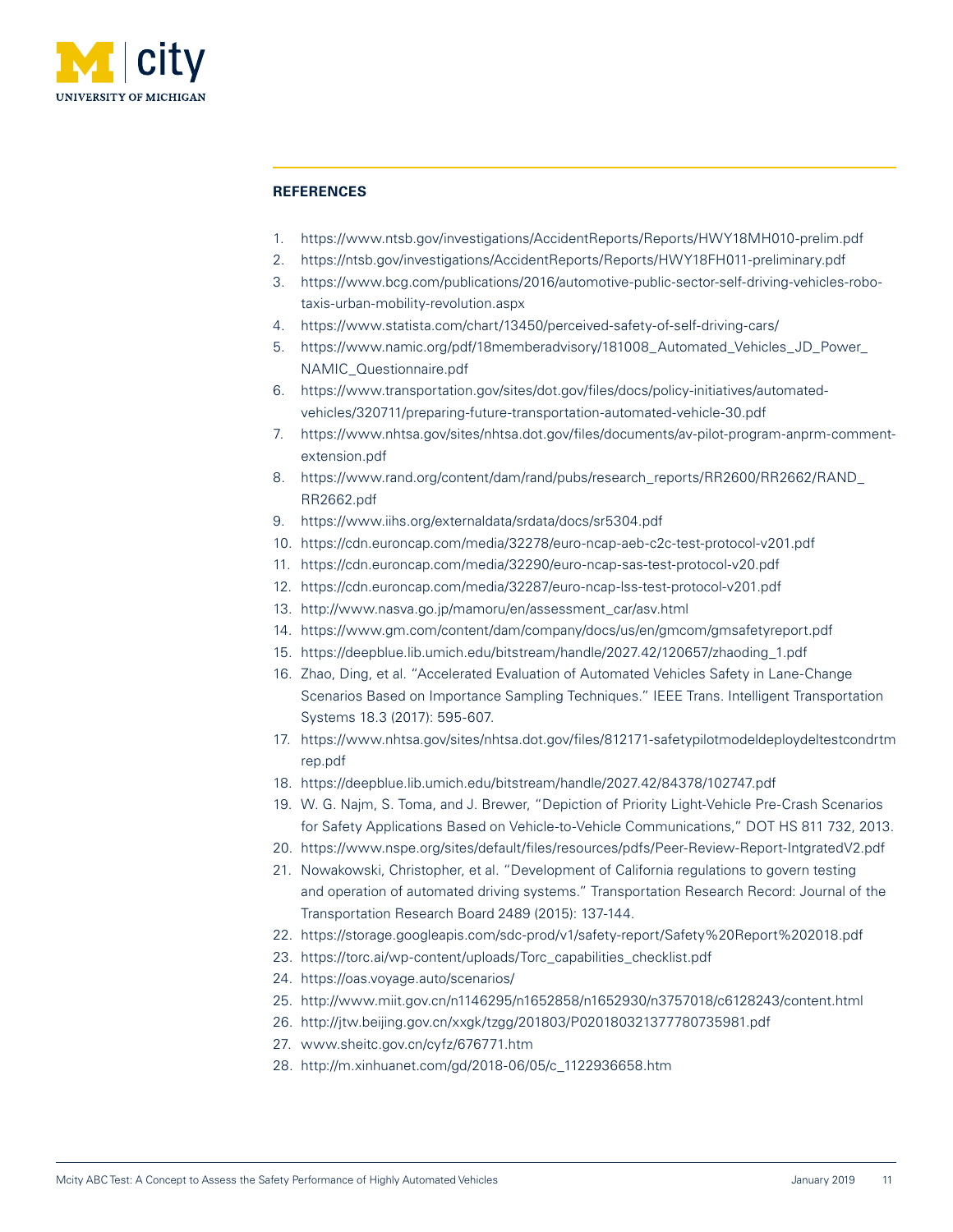<span id="page-11-0"></span>

#### **APPENDIX A: Complete list of 50 behavior competence scenarios**

#### **Ego-car test (25)**

- Move out of the travel lane and park
- Perform lane changes
- Follow lane lines
- Detect and respond to faded or missing roadway markings or signage
- Drive on roads without lane lines
- Adjust position for cones
- Launching from a steep uphill
- Perform a U-turn
- Make appropriate reversing maneuvers
- Road with up/down elevation
- Lane change through a narrow gateway
- Drive over bridge
- Drive through tunnel
- Detect and respond to speed limit changes and speed advisories
- Detect and respond to traffic signals and stop/yield signs
- Detect and respond to access restrictions (one-way, no turn, ramps, etc.)
- Detect and respond to temporary traffic control devices for detours/change of pattern
- Follow local and state driving laws
- Navigate around unexpected road closures
- Navigate railroad crossings
- Detect and respond to vehicle control loss
- Detect and respond to unanticipated weather or lighting conditions outside of vehicle's capability
- Detect and respond to unanticipated lighting conditions
- Navigate cul-de-sacs
- Navigate narrow streets

#### **Interact with a vehicle (18)**

- Perform high-speed and low-speed merge
- Detect passing and no passing zones and perform passing maneuvers
- Adjust position for vehicles encroaching in lane
- Detect and respond to encroaching oncoming vehicles
- Perform car following (including stop and go)
- Detect and respond to stopped vehicles and stationary obstacles
- Detect and respond to lane changes (cut-ins)
- Navigate intersections and perform (left and right) turns
- Navigate roundabouts
- Moving to a minimum risk condition when exiting the travel lane is not possible
- Navigate a parking lot respond to reversing vehicles and locate spaces
- Detect and respond to emergency vehicles, including at intersections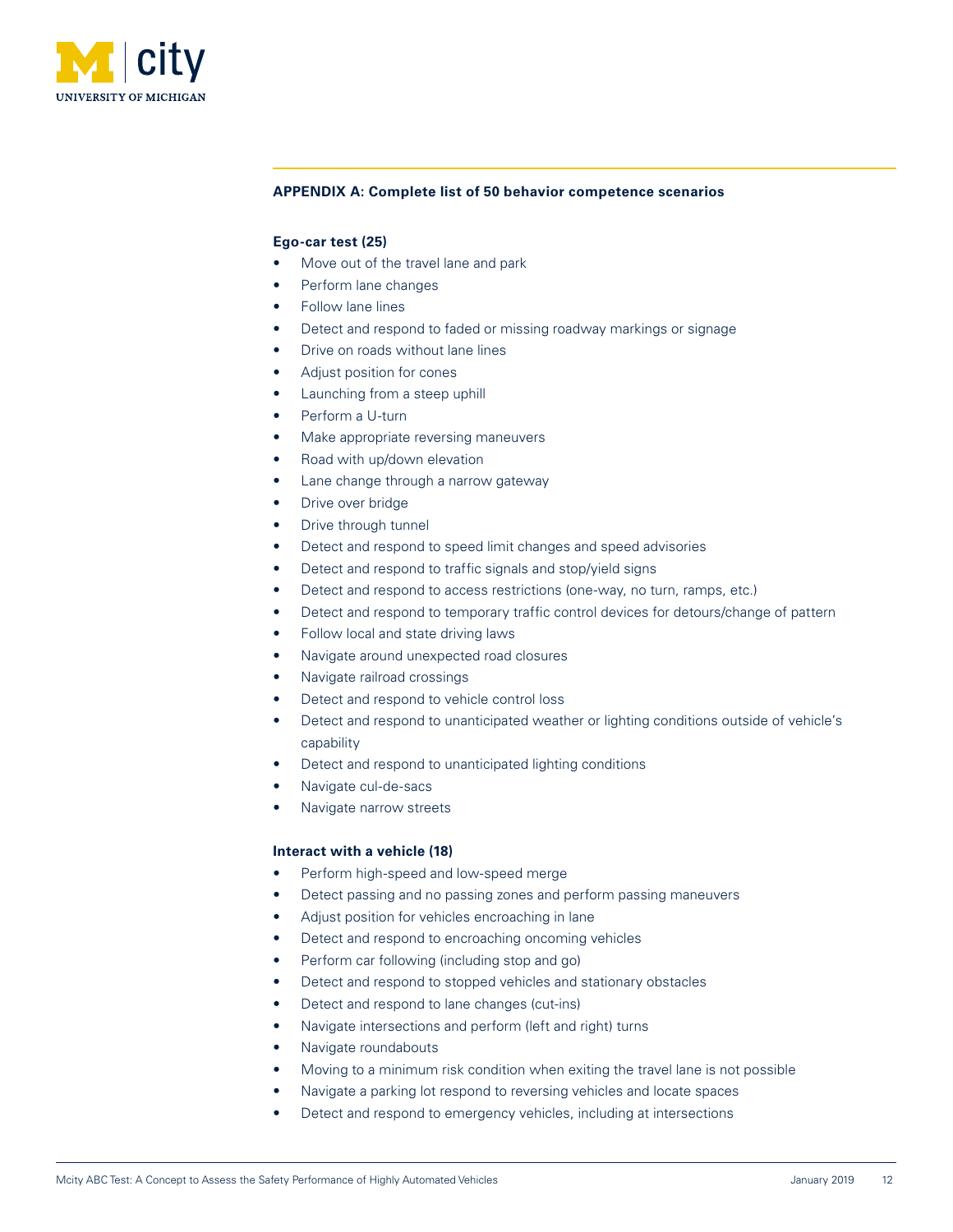

- Detect and respond to school buses
- Detect and respond to non-collision safety situations (e.g. Vehicle doors ajar)
- Respond to unexpected maneuvers by other vehicles
- Respond to vehicle breaking rules at traffic lights
- Navigate environments with occluded view
- Detect and respond to golf carts

#### **Interact with VRU and other non-vehicle player (7)**

- Detect and respond to work zones and people directing traffic
- Make appropriate right-of-way decisions, including at crosswalks
- Follow police/first responder/worker/citizen controlling traffic
- Detect and respond to pedestrians in road (not at intersection or crosswalk)
- Keep safe distance from vehicles, pedestrians, bicyclists on side of the road
- Detect and respond to animals
- Detect and respond to motorcyclists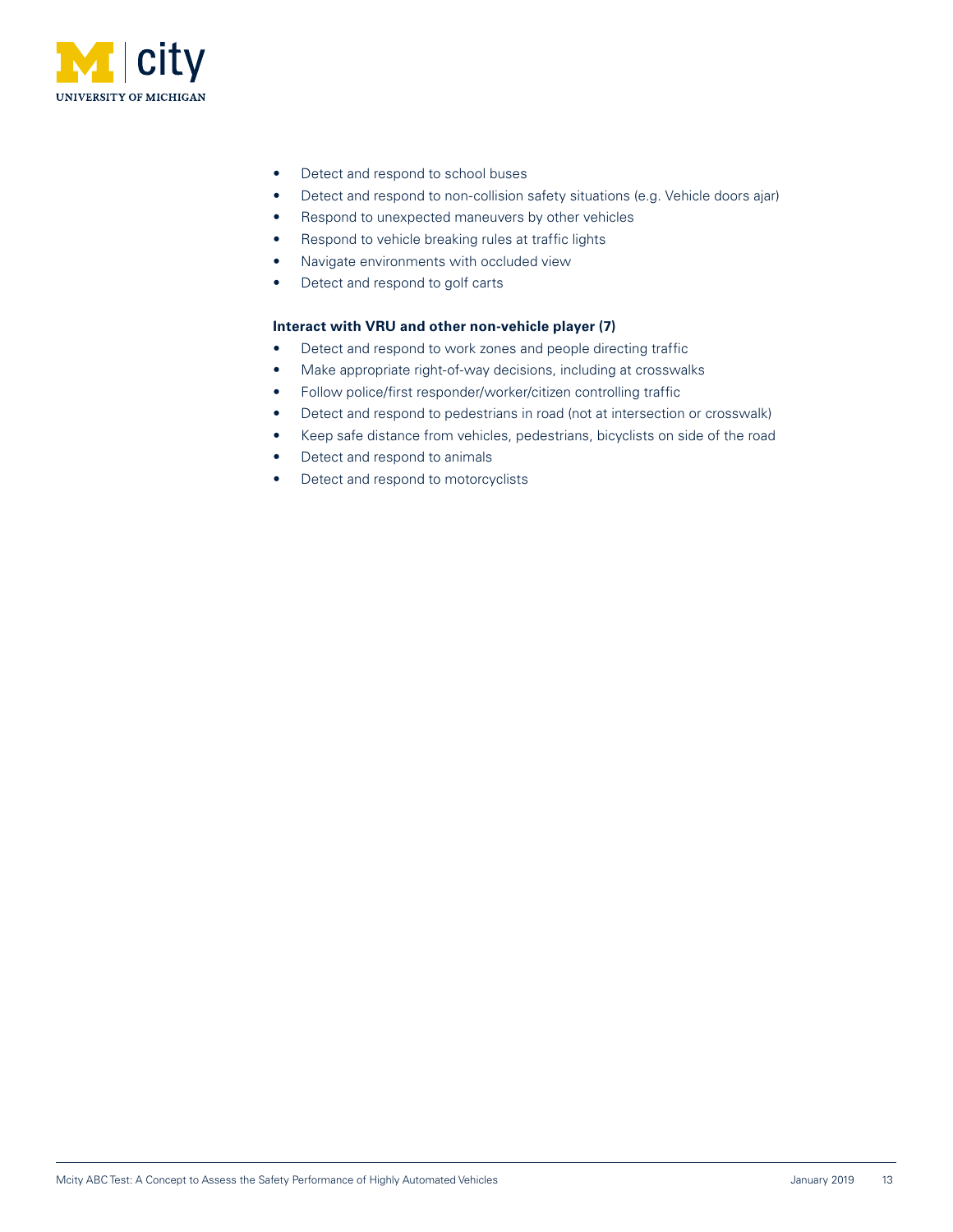<span id="page-13-0"></span>

#### **APPENDIX B: 35 behavior competence scenarios—short term focus of Mcity ABC Test**

- 1. Move out of the travel lane and park
- 2. Perform lane changes
- 3. Follow lane lines
- 4. Detect and respond to faded or missing roadway markings or signage
- 5. Drive on roads without lane lines
- 6. Adjust position for cones
- 7. Perform a U-turn
- 8. Lane change through a narrow gateway
- 9. Drive through tunnel
- 10. Detect and respond to speed limit changes and speed advisories
- 11. Detect and respond to traffic signals and stop/yield signs
- 12. Detect and respond to temporary traffic control devices for detours/change of pattern
- 13. Navigate around unexpected road closures
- 14. Navigate railroad crossings
- 15. Navigate narrow streets
- 16. Perform high-speed and low-speed merge
- 17. Detect passing and no passing zones and perform passing maneuvers
- 18. Adjust position for vehicles encroaching in lane
- 19. Detect and respond to encroaching oncoming vehicles
- 20. Perform car following (including stop and go)
- 21. Detect and respond to stopped vehicles and stationary obstacles
- 22. Detect and respond to lane changes (cut-ins)
- 23. Navigate intersections and perform (left and right) turns
- 24. Navigate roundabouts
- 25. Navigate a parking lot respond to reversing vehicles and locate spaces
- 26. Detect and respond to emergency vehicles, including at intersections
- 27. Detect and respond to school buses
- 28. Detect and respond to non-collision safety situations (e.g. Vehicle doors ajar)
- 29. Respond to vehicle breaking rules at traffic lights
- 30. Navigate environments with occluded view
- 31. Detect and respond to golf carts
- 32. Detect and respond to work zones and people directing traffic
- 33. Make appropriate right-of-way decisions at crosswalks (pedestrian + bicycle)
- 34. Detect and respond to pedestrians in road (not at intersection or crosswalk)
- 35. Keep safe distance from pedestrians and bicyclists on side of the road